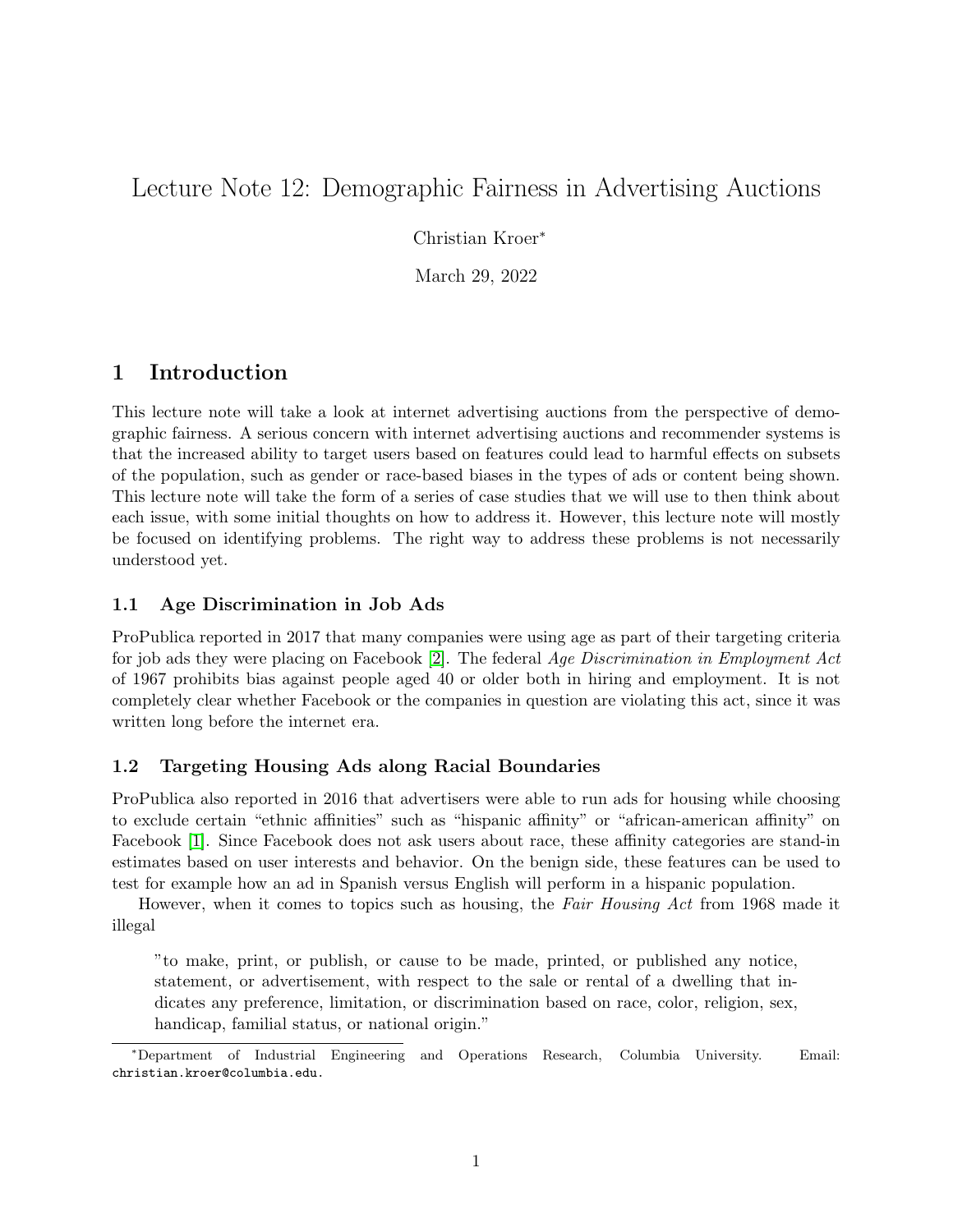For the remainder of the lecture, we will operate under the assumption that we wish to ensure various demographic properties of how ads are shown, for ads that are viewed as sensitive. Beyond employment and housing, another category of ads that are viewed as sensitive are credit opportunities, which are also not allowed to discriminate based on demographic properties.

## 2 Disallowing Targeting

If we wish to prohibit the potential discrimination described above, we could introduce a category of "sensitive ads," where we do not allow age, gender, or racial features to be used as a feature. One might naively think that this would work, but unfortunately there are many ways to perform indirect targeting of these categories. For example, zip code can often be a strong proxy for race, and thus care is needed in order to ensure that we do not allow proxy-based targeting of these sensitive features.

Facebook took such an approach in 2019 [\[5\]](#page-3-2), based on a settlement with various civil rights organizations. In that approach, they disallow targeting on age, gender, zip code, and "cultural affinities" for what they categorize as sensitive ads. That categorization includes housing, employment, and credit opportunities.

While this approach ensures that a certain type of discrimination cannot occur, it does not necessarily rule out other forms of biases in how ads are serverd.

## 3 Demographic Fairness Measures

We will next study explicit quantifiable measures of fairness. These can potentially be used to audit whether a given ad or system contains biases, or as guiding measures for how to adaptively change the allocation system in order to ensure unbiasedness.

To make things concrete, suppose we have m users, and a single sensitive ad i. We will assume that each user j is associated with a non-sensitive feature vector  $w_i$ , and each user also belongs to one of two demographic groups, A or B, which is considered a sensitive attribute; let  $g_i$  denote this group. We let  $G_A$  and  $G_B$  be the set of all indices denoting users in group A or group B, respectively. As usual, we will use  $x_{ij} \in [0,1]$  to denote the probability that the ad i is shown to user  $j$ .

**Statistical Parity** . This notion of demographic fairness asks that ad  $i$  is shown at an equal rate across the two groups, in the following sense:

$$
\frac{1}{|G_A|} \sum_{j \in G_A} x_{ij} = \frac{1}{|G_B|} \sum_{j \in G_B} x_{ij}
$$

This guarantees that, in aggregate, the groups are being shown the ad at an equal rate.

Next, let's see an example of how statistical parity could be broken even though targeting by demographic is disallow. Suppose that a sensitive ad (say a job ad) wishes to target users in either demographic, and has a value of \$1 per click, with a click-through rate that depends only on  $w_i$ and not  $g_i$ . Secondly, there's another ad which is not sensitive, which has a value per click of \$2, and click-through rates of 0.1 and 0.6 for groups A and B respectively. Now, the sensitive ad will never be able to win any slots for group B since even with a CTR of 1, their bid will be lower than  $0.6 \cdot 2 = 1.2$ . As a result, the sensitive ad will be shown only to group A. A concrete example of how this competition-driven form of bias might occur is when the non-sensitive ad is some form of female-focused product such as clothing or make-up.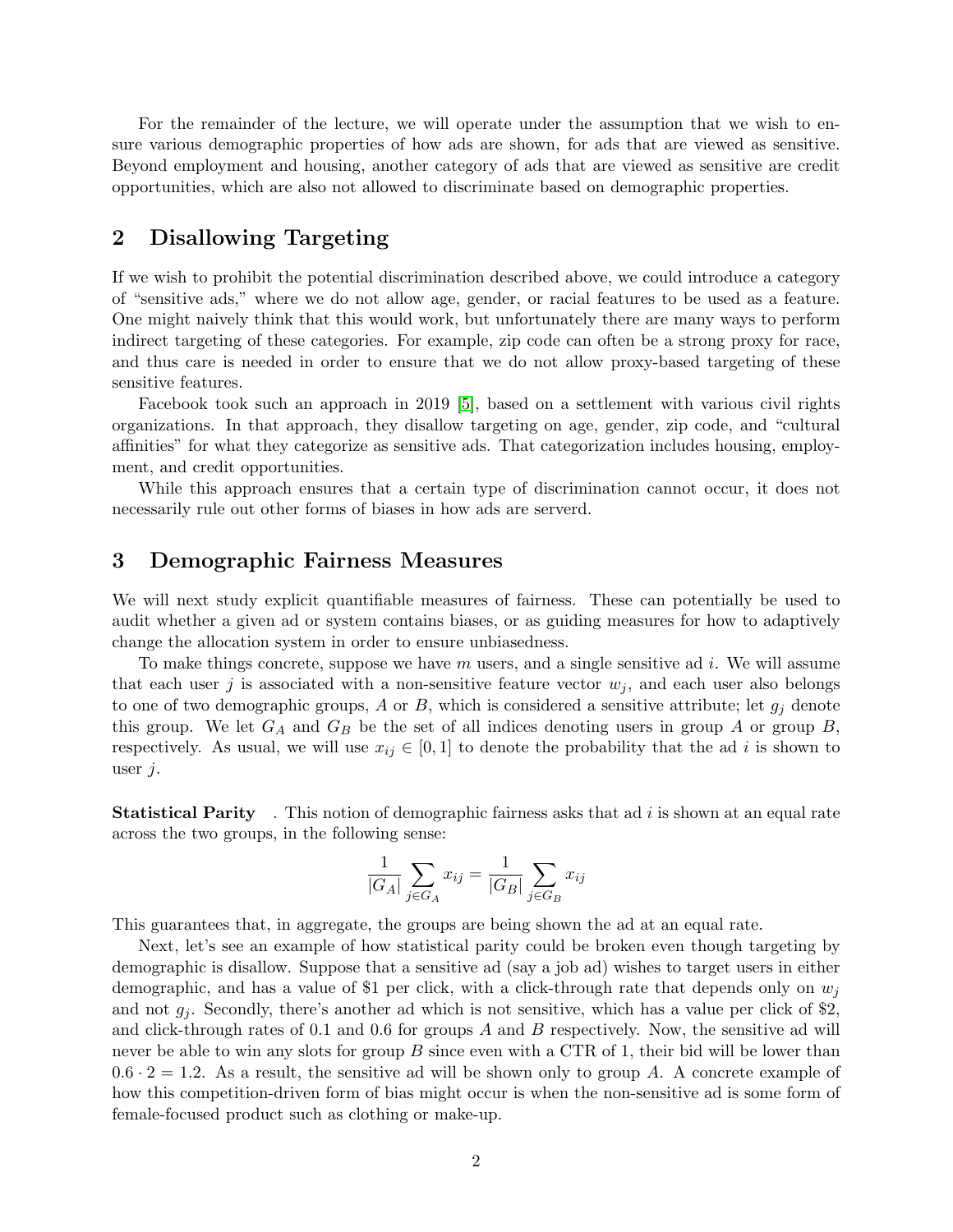A potential criticism of this fairness measure is that it does not require the ad to be shown to equally interested users in both groups. Thus, one could for example worry that the ad might end up buying highly relevant slots among one group, and cheap irrelevant slots in the other group in order to satisfy the constraint.

Similar Treatment Similar treatment (ST) asks for an individual-level fairness guarantee: if two users i and k have the same non-sensitive feature vector  $w_j = w_k$ , then they should be treated similarly regardless of the value of  $g_j$  and  $g_k$ . A simple version of this principle for ad auctions could be that we require  $x_{ij} = x_{ik}$  whenever  $w_j = w_k$ . However, if the feature space is large, some features are continuous, or we just want this to hold even when users are similar in terms of  $w_i$  and  $w_k$ , then we need a slightly more complicated constraint. Suppose we have a measure  $d(w_j, w_k)$ that measures similarity between feature vectors. Then, ST can be defined as

$$
|x_{ij} - x_{ik}| \le d(w_j, w_k).
$$

With this definition, we are asking for more than just equality when  $w_j = w_k$ ; instead we also ask that the difference between  $x_{ij}$  and  $x_{ik}$  should decrease smoothly as the non-sensitive feature vectors get closer to each other, as measured by d.

## 4 Implementing Fairness Measures on a Per-Ad Basis

In this section we highlight some difficulties in applying these fairness notions straightforwardly in ad auction markets. We will focus on statistical parity; similar treatment seems even more difficult to implement.

If we consider the hindsight optimization problem faced by an individual ad, we could add a constraint that the ad's allocation satisfies statistical parity.

$$
\max_{x_i \in [0,1]^T} \sum_{t=1}^m (v_{it} - p_{it}) x_{it}
$$
\n<sup>(1)</sup>

$$
\text{s.t. } \sum_{t=1}^{t} p_{it} x_{it} \leq B_i \tag{2}
$$

$$
\frac{1}{|G_A|} \sum_{j \in G_A} x_{ij} = \frac{1}{|G_B|} \sum_{j \in G_B} x_{ij}
$$
 (3)

However, this constraint is not easy to implement as part of an online allocation procedure, for two reasons. The first is that equality constraints such as this one are harder to handle as part of an online learning procedure, than the simpler "packing constraint" needed for the budgets (a less-than-or-equals constraints with only positive coefficients). The second reason is that we do not know the normalizing factors until the end.

## 5 Historical Notes

The field of "algorithmic fairness" pioneered a lot of the fairness considerations that we considered in this note, in the context of machine learning. Dwork et al. [\[4\]](#page-3-3) introduced similar treatment in the context of machine learning classification, and the notion that we use here for ad auction allocation is an adaptation of their definitions. They also study statistical parity in the classification context.